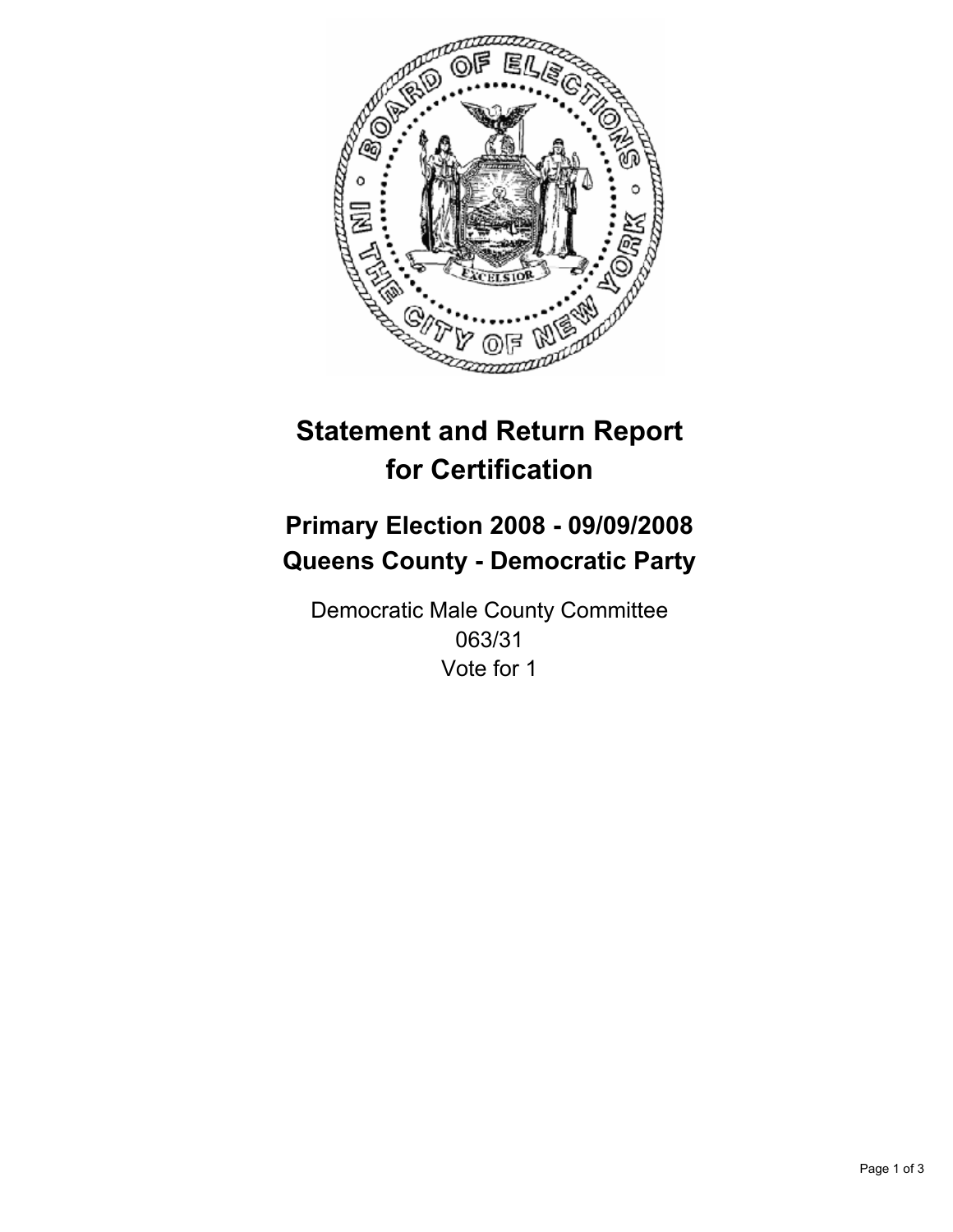

### **Assembly District 31**

| <b>EMERGENCY</b>          |  |
|---------------------------|--|
| ABSENTEE/MILITARY         |  |
| AFFIDAVIT                 |  |
| <b>FREDERICK D WRIGHT</b> |  |
| <b>MOHINDER SINGH</b>     |  |
| <b>Total Votes</b>        |  |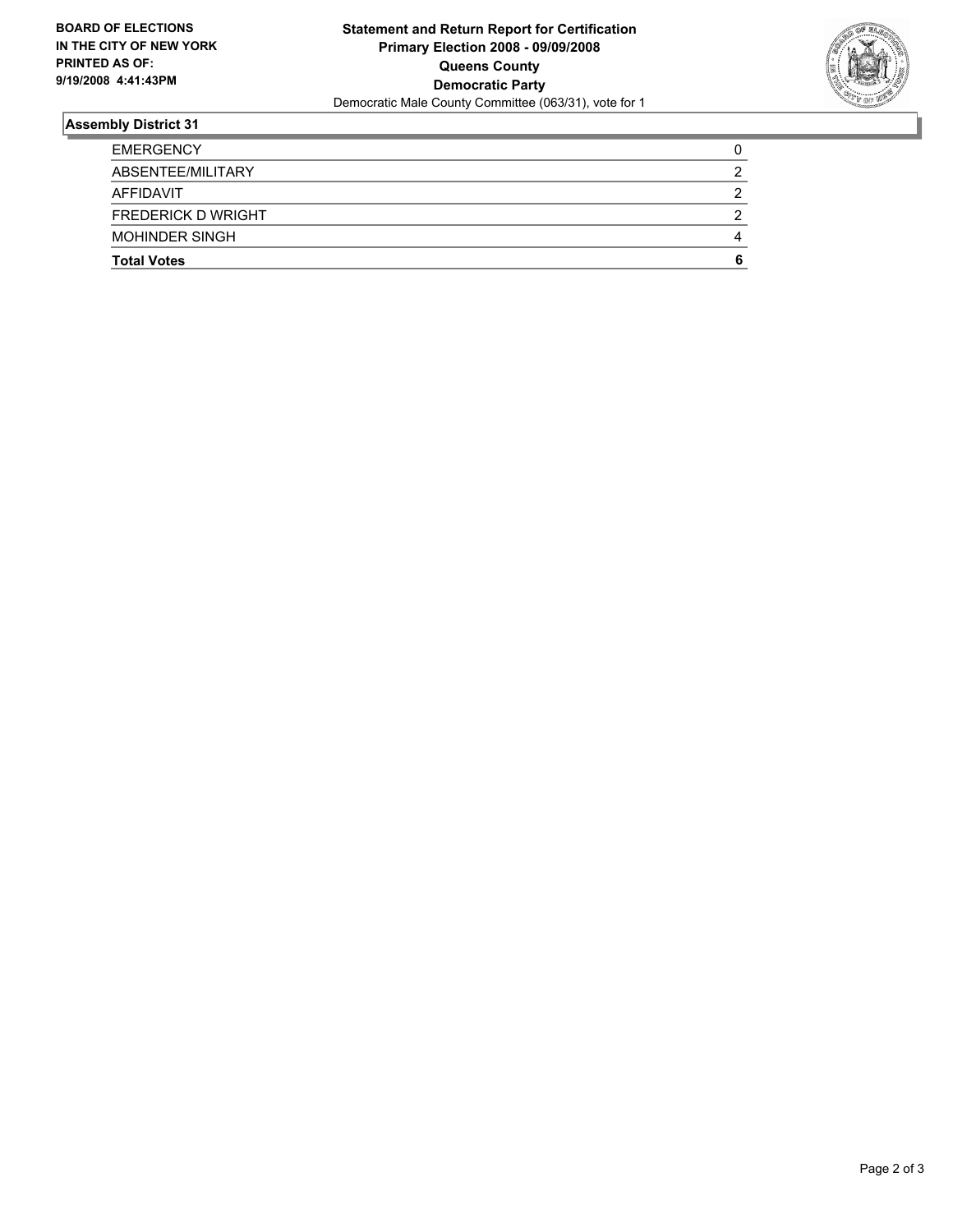#### **Statement and Return Report for Certification Primary Election 2008 - 09/09/2008 Queens County Democratic Party** Democratic Male County Committee (063/31), vote for 1

#### **Total for Democratic Male County Committee (063/31) - Queens County**

| <b>Total Votes</b>        |  |
|---------------------------|--|
| <b>MOHINDER SINGH</b>     |  |
| <b>FREDERICK D WRIGHT</b> |  |
| AFFIDAVIT                 |  |
| ABSENTEE/MILITARY         |  |
| <b>EMERGENCY</b>          |  |

We certify this statement to be correct, and have caused the same to be attested by the signatures of the members of the board, or a majority thereof, on

Date

Secretary Chairman

Canvassing Board

Canvassing Board **Canvassing Board** Canvassing Board **Deputy Chief Clerk** 

Chief Clerk

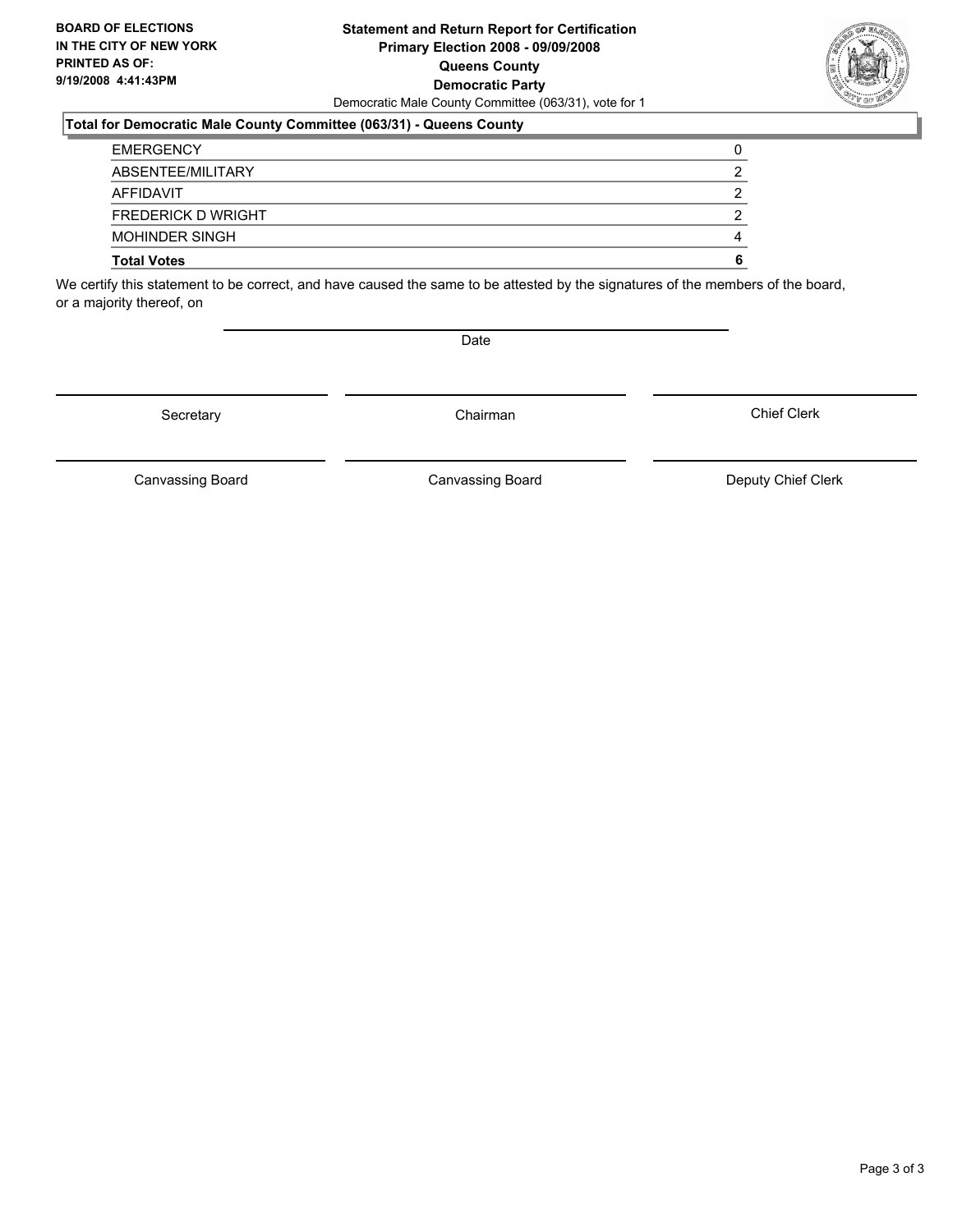

# **Statement and Return Report for Certification**

## **Primary Election 2008 - 09/09/2008 Queens County - Democratic Party**

Democratic Male County Committee 045/34 Vote for 1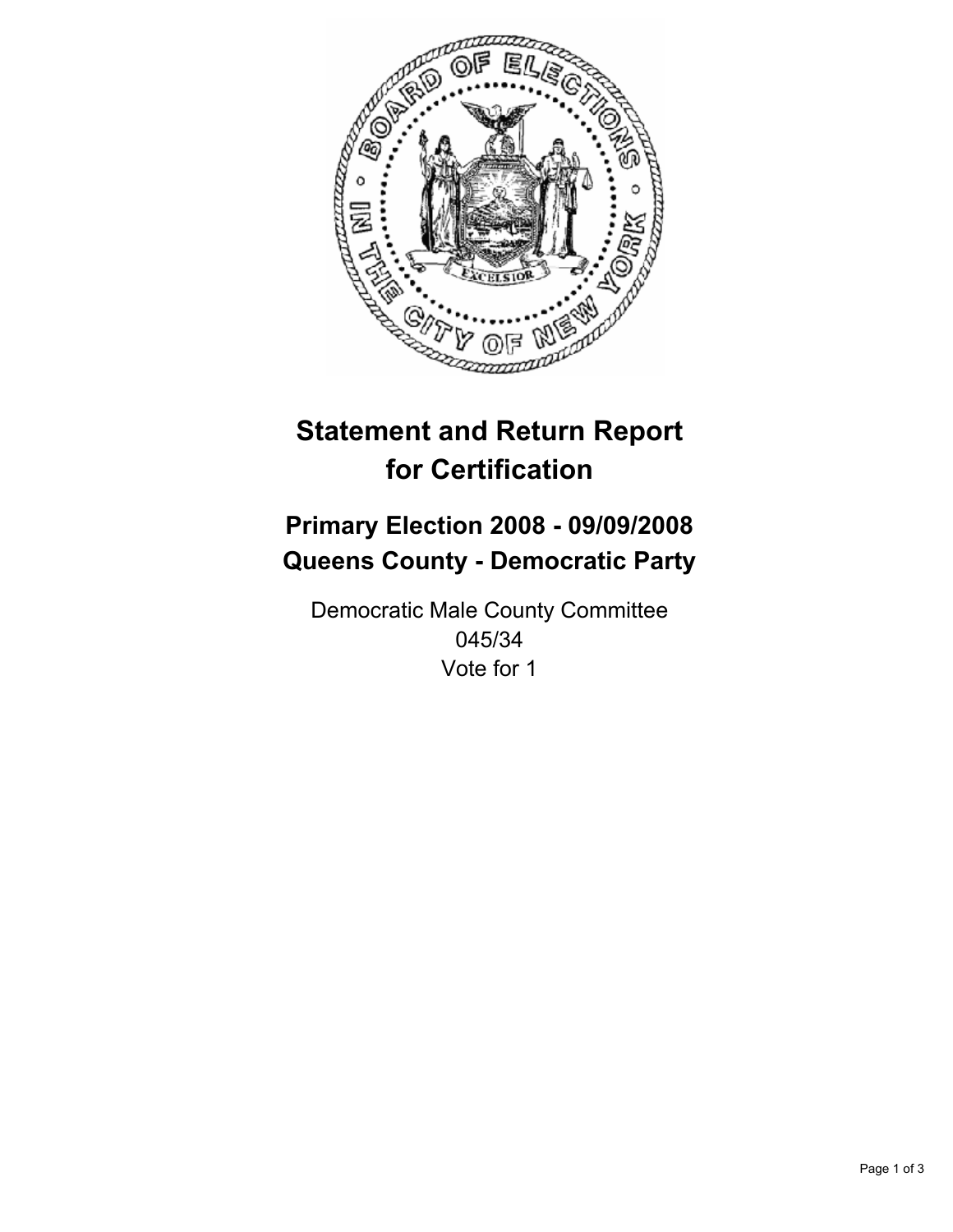

### **Assembly District 34**

| <b>Total Votes</b>   | 16 |
|----------------------|----|
| RAFAEL MORENO        | 15 |
| <b>WALTER E MARX</b> |    |
| <b>AFFIDAVIT</b>     |    |
| ABSENTEE/MILITARY    |    |
| <b>EMERGENCY</b>     |    |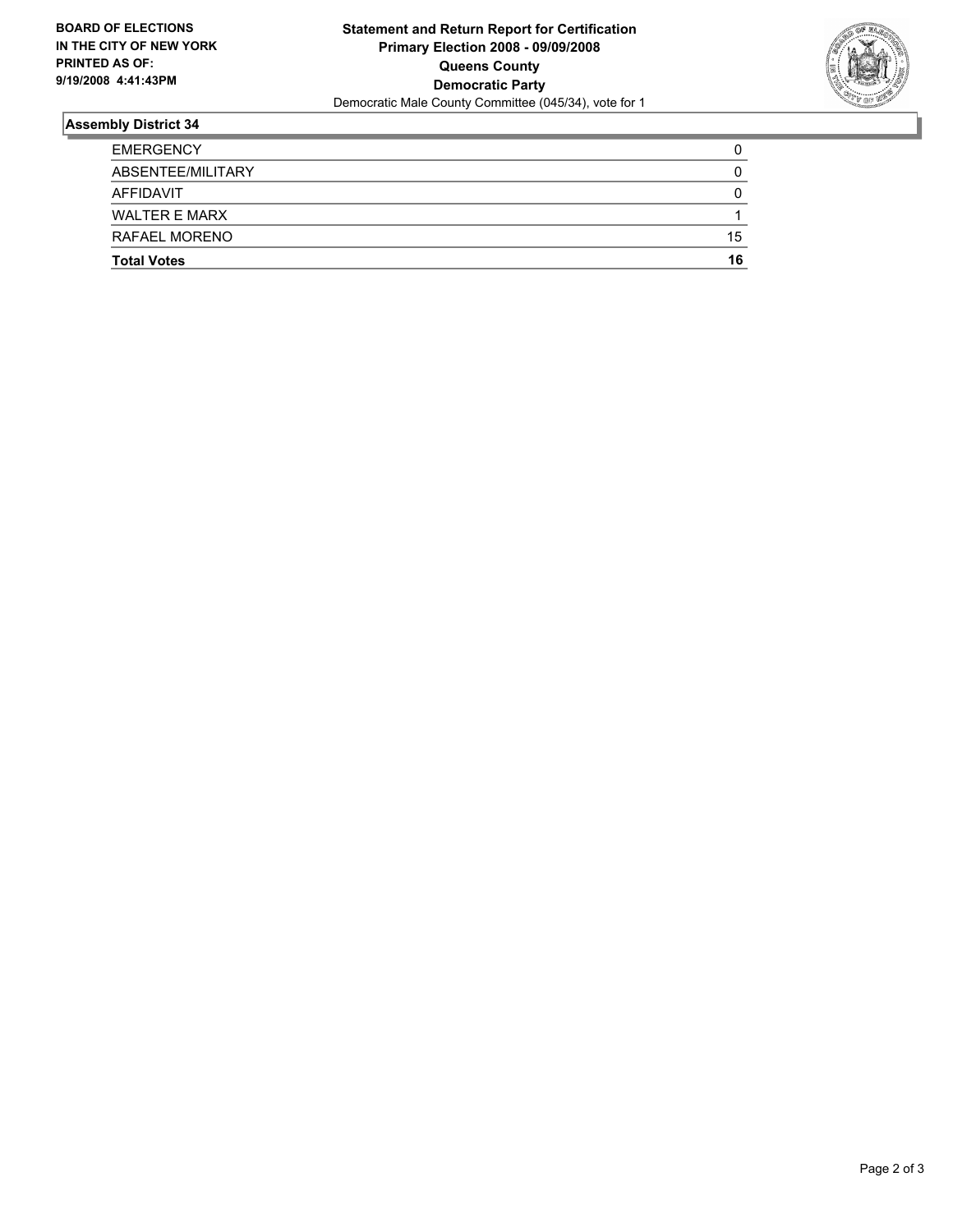#### **Statement and Return Report for Certification Primary Election 2008 - 09/09/2008 Queens County Democratic Party** Democratic Male County Committee (045/34), vote for 1

#### **Total for Democratic Male County Committee (045/34) - Queens County**

| <b>Total Votes</b>   | 16 |
|----------------------|----|
| RAFAEL MORENO        | 15 |
| <b>WALTER E MARX</b> |    |
| <b>AFFIDAVIT</b>     |    |
| ABSENTEE/MILITARY    |    |
| <b>EMERGENCY</b>     |    |

We certify this statement to be correct, and have caused the same to be attested by the signatures of the members of the board, or a majority thereof, on

Date

Secretary Chairman

Canvassing Board

Canvassing Board **Canvassing Board** Canvassing Board **Deputy Chief Clerk** 

Chief Clerk

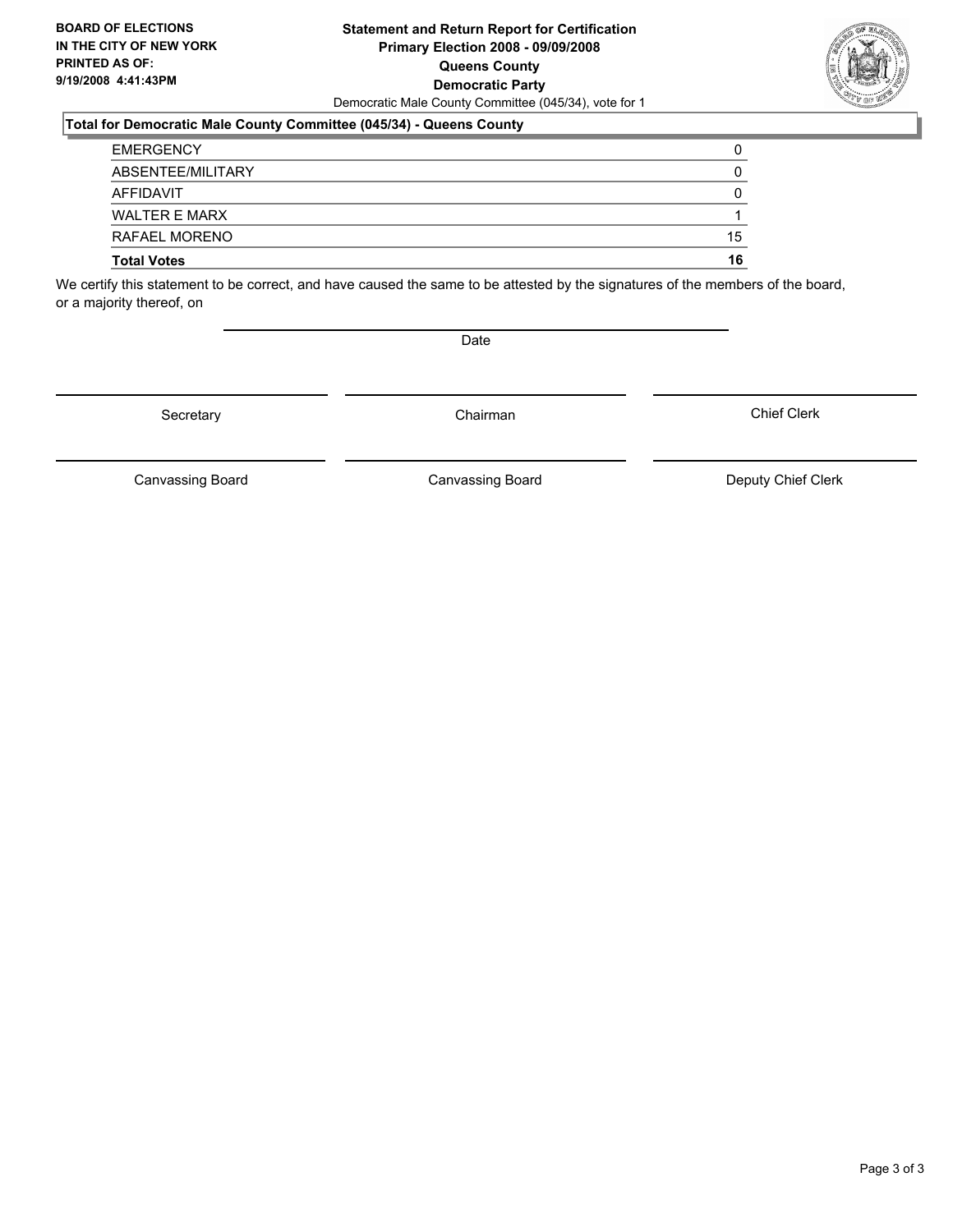

# **Statement and Return Report for Certification**

## **Primary Election 2008 - 09/09/2008 Queens County - Democratic Party**

Democratic Female County Committee 054/36 Vote for 1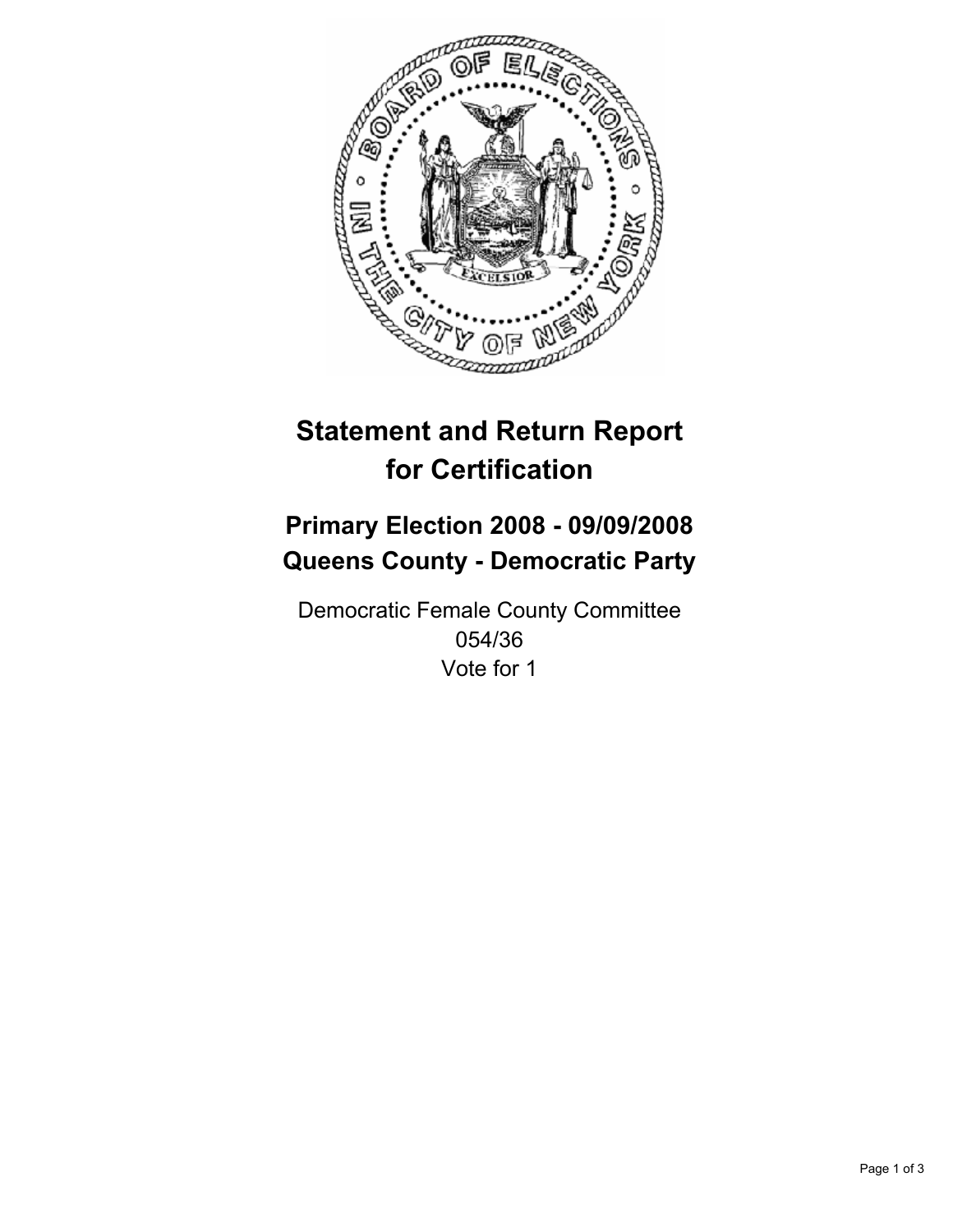

### **Assembly District 36**

| <b>EMERGENCY</b>       |  |
|------------------------|--|
| ABSENTEE/MILITARY      |  |
| <b>AFFIDAVIT</b>       |  |
| <b>GERTRUD BOLKART</b> |  |
| <b>VICTORIA LEBRON</b> |  |
| <b>Total Votes</b>     |  |